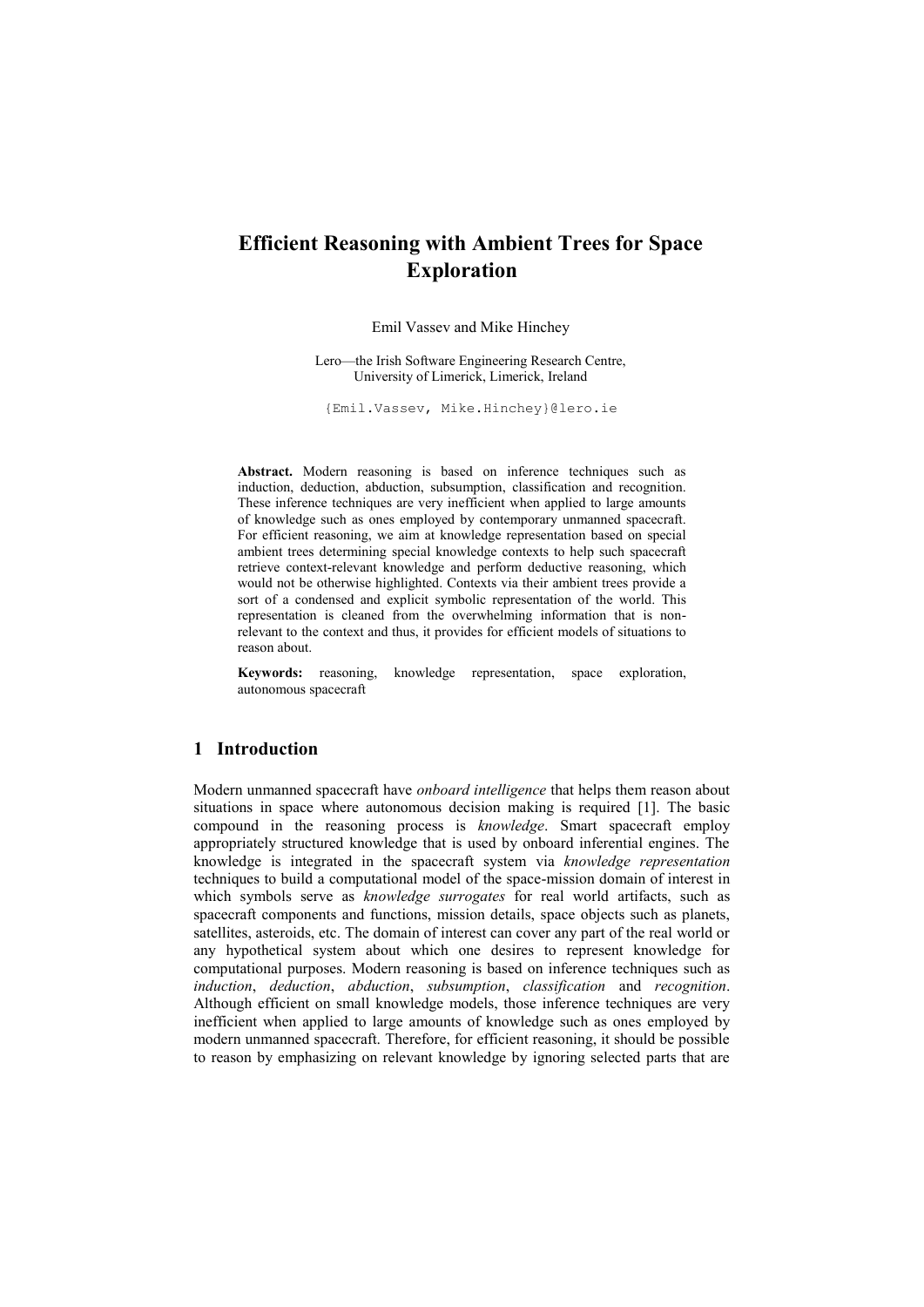not relevant to the particular situation of interest. In our approach, special ambient trees define *knowledge contexts* that help spacecraft retrieve context-relevant knowledge and perform deductive reasoning, which would not be otherwise highlighted. Contexts via their ambient trees provide a sort of a condensed and explicit symbolic representation of the world. This knowledge representation is *cleaned* from the overwhelming information that is non-relevant to the knowledge context and thus, it provides efficient models of situations to reason about.

# **2 Theoretical Model for Efficient Reasoning with Ambient Trees**

The most prominent and powerful knowledge-representation technique is ontology [2]. A space-mission ontology gives a *formal* and *declarative representation* of the knowledge domain in terms of explicitly described domain concepts, individuals and the relationships between those concepts/individuals. The Theoretical Model for Efficient Reasoning with Ambient Trees (for short Efficient Reasoning with Ambient Trees (ERAT)), relies on the ontology technique to represent knowledge in smart spacecraft. According to ERAT, the knowledge  $K$  of smart spacecraft, capable of reasoning and decision making, can be formally presented as a tuple of three main knowledge components (knowledge models):

$$
K = \langle K_I, K_C, K_E \rangle
$$
 (1)

where *K<sup>I</sup>* is *internal knowledge*, *K<sup>C</sup>* is *control knowledge*, and *K<sup>E</sup>* is *external knowledge*. The internal knowledge  $K_I$  carries information about the internal structure and capabilities of the system. The control knowledge  $K_C$  gives the system knowledge about its control parameters and mission. Finally, the external knowledge  $K_E$  is to provide the spacecraft with information about the surrounding environment, e.g., solar system, solar storms, planetary systems, asteroids, gravity force of the near space objects, etc. Each one of the *K* components is presented by an ontology *O* and a set of special contexts *CX*.

$$
K_X = \langle O, C_X \rangle \tag{2}
$$

This way of structuring knowledge is a sort of *context-oriented knowledge structuring* and it helps us to decompose complicated intelligent behavior into many "simple" and context-dependent behavior modules. Furthermore, an ontology is composed of hierarchically organized sets of *meta-concepts CM*, special *concept trees*  $C_T$ , *object trees*  $O_T$ , *relations*  $R$ , predicates  $V$  and facts  $F$ .

$$
O = \langle C_M, C_T, O_T, R, V, F \rangle \tag{3}
$$

Meta-concepts *C<sup>M</sup>* provide a context-oriented *interpretation* of concepts. Concept trees  $C_T$  consist of semantically related *concepts* C. Every *concept tree*  $c_T \in C_T$  has a *root concept*  $r_c$ , because the architecture ultimately must reference a single concept that is the connection point to concepts that are outside the concept tree. A root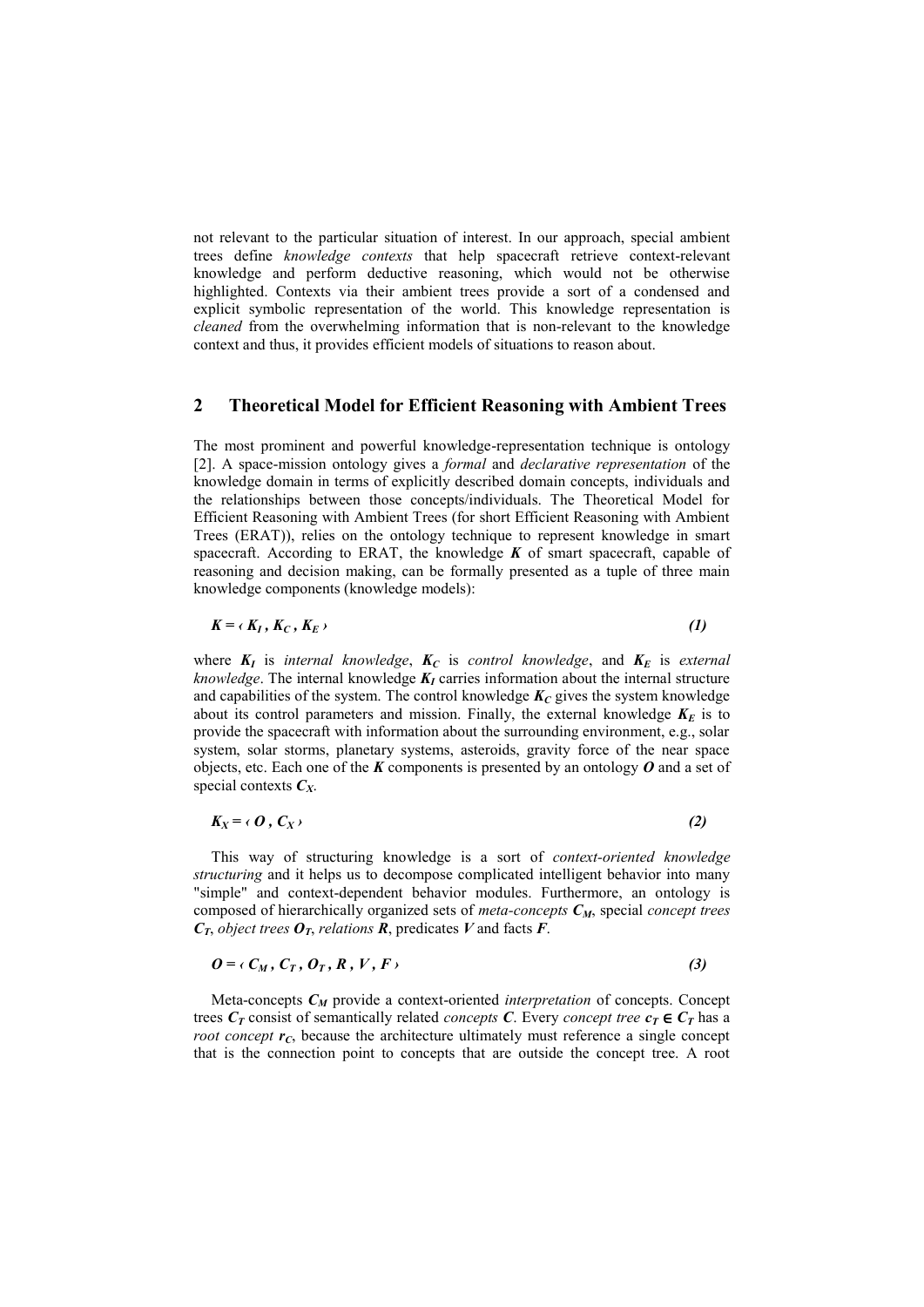concept may *optionally* inherit a meta-concept, which is denoted  $[r_c, r_M]$  (see Formula 5). Every concept *c* has a set of *properties P* and optional sets of functionalities A, parent concepts  $C_P$  and *children concepts*  $C_H$ . Figure 1 depicts a sample *concept tree* structuring the capabilities of a space robot (e.g., automatic probe).

$$
C_T = \langle r_C, C \rangle
$$
  
\n
$$
r_C \in C, [r_C \underset{\Delta}{\rightarrow} c_M]
$$
 (3)

$$
c_M \in \tilde{C}_M
$$
  
\n
$$
c = \langle P, [A], [C_P], [C_H] \rangle
$$
  
\n
$$
C_P \subset C, C_H \subset C
$$
  
\n(6)



**Fig. 1.** Concept Tree: Robot Capability

Object trees  $O_T$  are conceptualization of how objects existing in the world of interest are related to each other. The relationships are based on the principle that objects are concepts realization and have properties where sometimes the value of a property is another object, which in turn also has properties. Such properties are termed as *object properties*  $P_0$ . An object tree consists of a root object  $r_0$  and an optional set of nested object trees  $O_T'$  formed by those object properties. An *object* is an instance of a concept.

$$
o_T = \langle r_0, [O_T] \rangle \tag{7}
$$

Relations *R* connect two concepts/objects (only binary relations are considered), and facts  $F$  define true statements in an ontology  $O$ . Predicates  $V$  are special knowledge structures that specify distinct *interstate relations* or schemes for evaluation of complex states (e.g., context states). For example, we can specify a predicate that verifies whether the system is fully functional or to verify whether there is an upcoming high-energy solar storm. A predicate might be used whether a specific object, the environment or the entire system is in a specific state. Thus, a predicate *v* formally can be presented as a tuple of predicate concepts  $C_V$ , predicate states  $S_V$  and a Boolean expression over ontology (*bf(O)*) that determines what conditions must be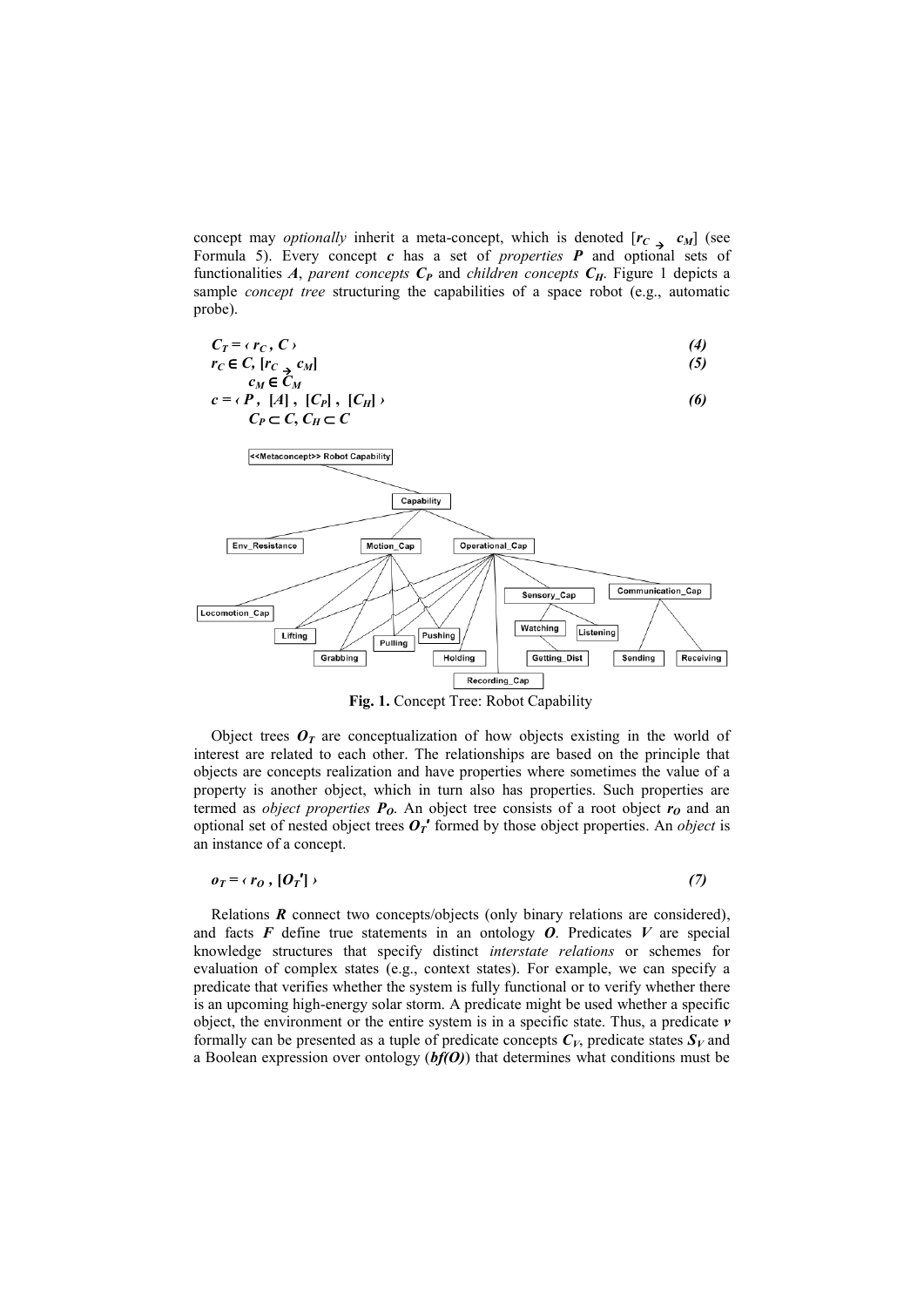held to conclude that the predicate states are active (see Formula 8). Note that a state (including a predicate state  $s_V$ ) can be presented as a Boolean expression over ontology that holds (see Formula 9). A Boolean expression determining a state may involve *concept properties*, *object properties* and *concept functionalities*. Predicates might be used to determine if a specific context is present based on state evaluation.

$$
v = \langle C_V, S_V, bf(0) \rangle
$$
  
\n
$$
v \in V, C_V \subset C, S_V \subset S
$$
  
\n
$$
s_V = \langle bf(0) \rangle
$$
  
\n
$$
s_V \in S_V, S_V \subset S (S_V - \text{predicate states})
$$
  
\n(9)

Here, a state-determination function *N* shall determine for each state  $s \in S$  the Boolean expression that must hold in order to consider a state "active".

$$
N: S \times O \rightarrow \langle bf(O), S \rangle \tag{10}
$$

Contexts  $C_X$  are intended to extract the relevant knowledge from an ontology  $O$ . Moreover, contexts carry interpretation for some of the meta-concepts (see Formula (11)), which may lead to new interpretation of the *descendant concepts* (derived from a meta-concept – see Formula 5). We consider a very broad notion of context, e.g., the space environment in a fraction of time or a generic situation such as currentlyongoing important system function, such as observing, listening, etc. Thus, a context must emphasize the key concepts in an ontology  $O$ , which helps the inference mechanism narrow the domain knowledge by exploring the concept trees down to the emphasized key concepts only. Thus, depending on the context, some low-level concepts might be subsumed by their upper-level parent concepts, just because the former are not relevant for that very context. For example, the planet Mars can be considered as a natural space object with gravity and spin orbit or as an important exploration target, which requires knowledge in great details about Mars. As a result, context interpretation of knowledge will help the system deal with "clean" knowledge and the reasoning shall be more efficient.

A context  $c_X \in C_X$  consists of:

- special *ambient trees A<sup>T</sup>*
- a set of context states  $S_{CX}$  determining when a context is present;
- optional *context interpretations ICX*.

An ambient tree  $a_T \in A_T$  consists of a *concept tree*  $c_T$ , a set of *ambient concepts*  $C_A$ , part of the concept tree  $c_T$ , and optional *context interpretation*  $\mathbf{i}$ .

$$
C_X = \langle A_T, S_{CX}, [I_{CX}] \rangle \tag{11}
$$

$$
A_T = \langle c_T, C_A, [i] \rangle
$$
  
\n
$$
c_T \in C_T, C_A \subset C, i \in I_{CX}
$$
\n(12)

$$
s_{CX} = \langle bf(O) \rangle
$$
  
\n
$$
s_{CX} \in S_{CX}, S_{CX} \subset S (S_{CX} - \text{context states})
$$
 (13)

The ambient concepts  $C_A$  are concepts, which explicitly determine a new level of deepness for their concept tree, i.e., ambient concepts subsume all of their child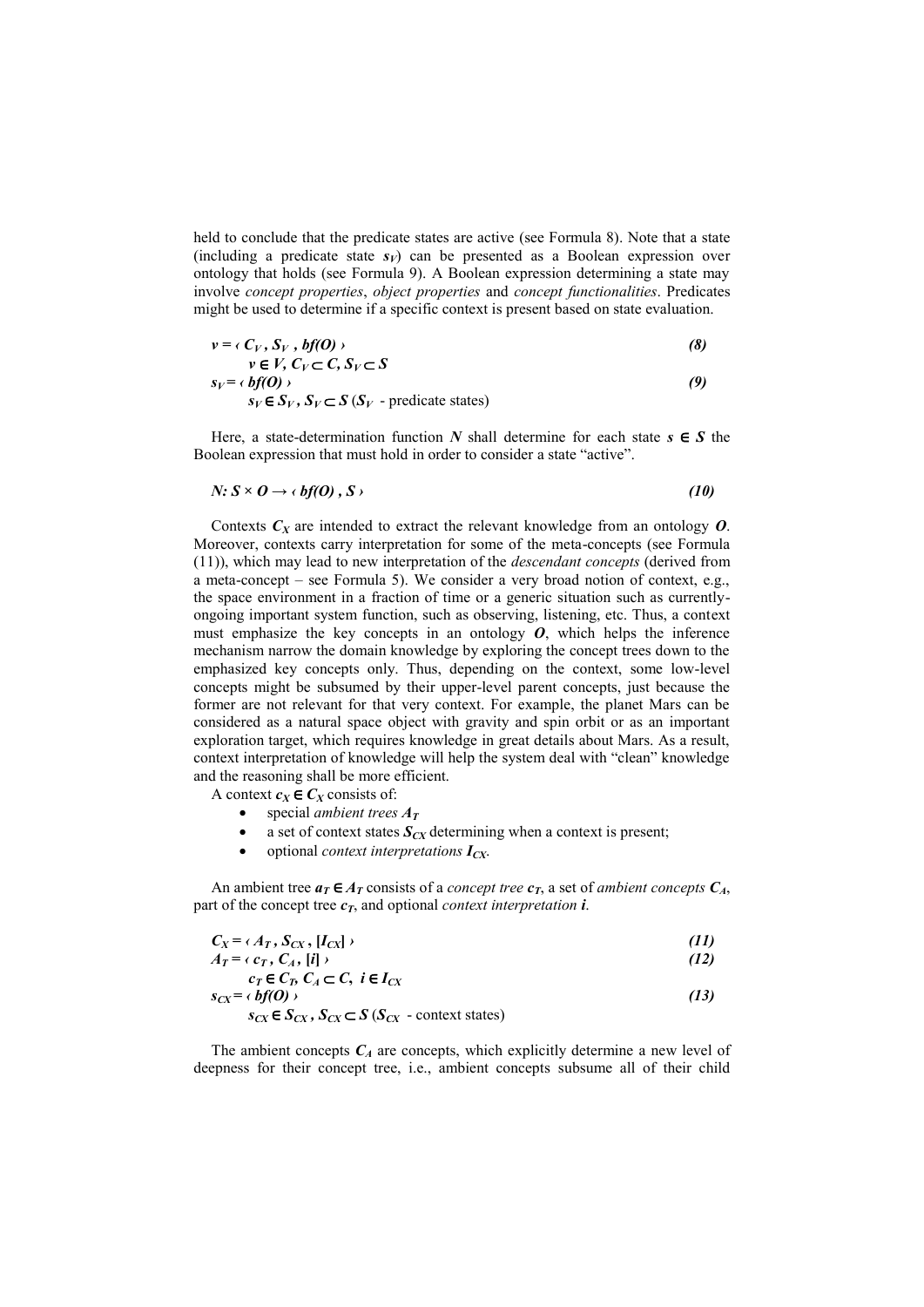concepts (if any). As result, when the spacecraft reasons about a particular context (expressed with the ambient trees), the reasoning process does not consider those child concepts, but their ambient parents, which are far more generic, and thus less detailed. This technique reduces the size of the relevant knowledge, by temporarily removing from the concept trees all the ambient concepts' children (child concepts). We may think about ambient trees as filters the system applies at runtime to reduce the visibility (the amount of concepts) of a concept tree.

A context state  $s_{CX}$  determines when the context is present and thus, the ambient trees might be applied to hide the irrelevant knowledge. A context can be associated with multiple states where each state is a sufficient guarantee that the context is present. For example, we may have a state "*the spaceship is currently receiving signals from Earth*" that may uniquely identify that the *message-receiving context* is present.

Here, a context-aware function  $\vec{E}$  is required to determine at runtime the current context. This function should operate on both predicates  $V$  (see Definition 8) and contexts  $C_X$  to determine the current context via the evaluation of the current system state, which eventually is a context state as well  $(s<sub>x</sub>)$  (see Definition 14).

$$
E: V \times C_X \stackrel{s_X}{\rightarrow} c_X \tag{14}
$$

Finally, we need a function  $F$  that will apply the discovered context over the ontology and force the system use the reduced in size context ontology  $O_X$ .

$$
F: c_X \times O \to O_X \tag{15}
$$

# **3 Context Awareness**

In general, autonomous spacecraft engage in interactions with the ground base on Earth and with the operational environment (space). When interacting with the environment, such spacecraft also perceive important structural and dynamic aspects of the same [3]. To become interaction-aware, such a system needs to be aware of its physical environment and whereabouts and its current internal status. This ability is defined as *awareness* and it helps intelligent computerized systems to sense, draw inferences for their own behavior and react. The notion of awareness should be generally related to perception, recognition, thinking and eventually prediction [4]. Recall that this approach requires relevant knowledge (see Definitions 1) that helps the system autonomously determine contexts (see Definition 14). This can be achieved via a mechanism called "Pyramid of Awareness" [4] where a complex chain of functions shall be implemented to control the *context awareness* process via monitoring, recognition, assessment, and learning.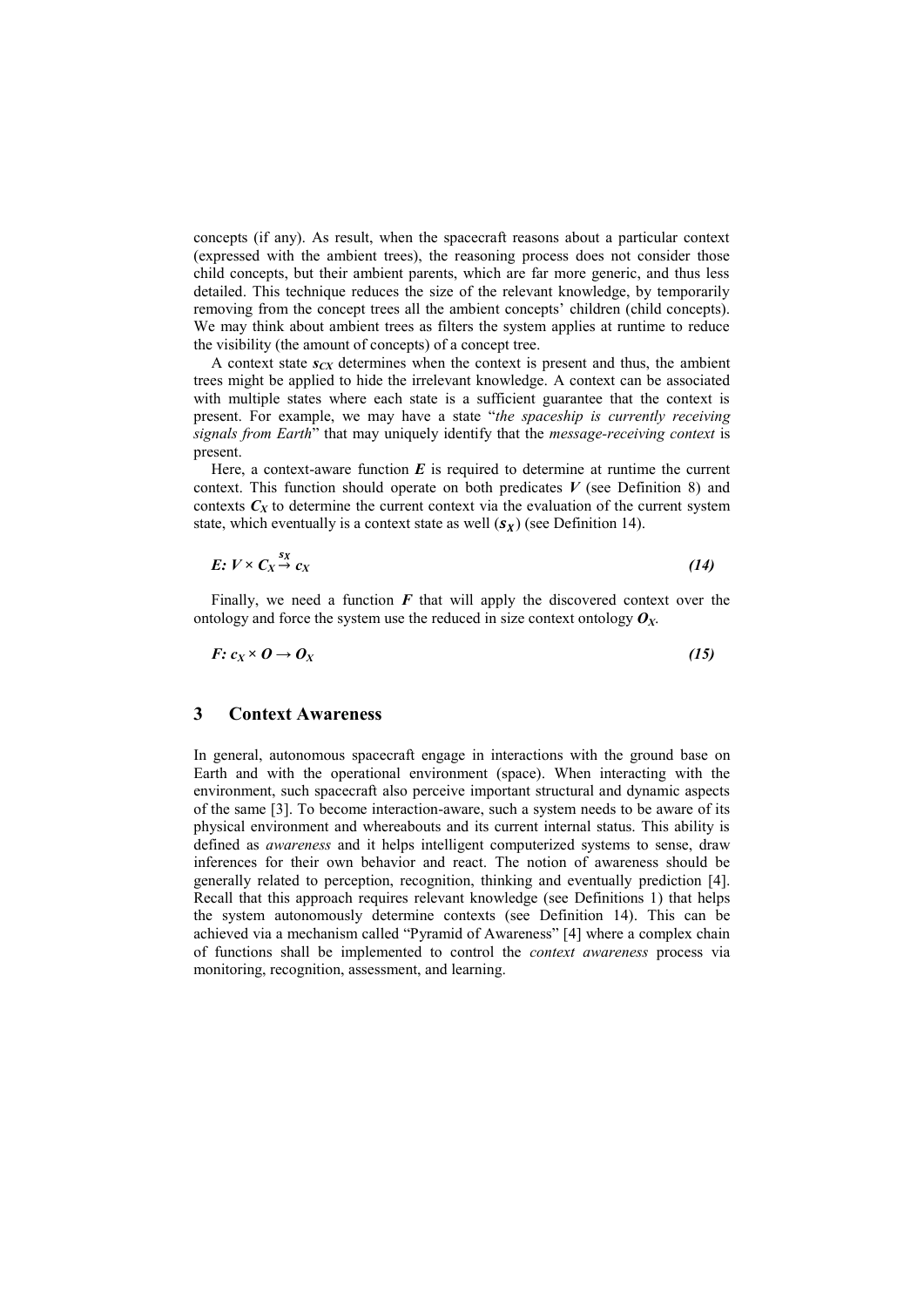#### **4 Example of Efficient Reasoning with Ambient Trees**

This technique could be successfully used to refining spacecraft knowledge that is relevant to a specific context. For example, let us suppose a spacecraft is using its radio to listen to its communication channels and to space sounds and noise. In such a case, we have a "listening" context, i.e., only knowledge relevant to speech, sounds and noise should be considered. The expressed with the ontologies spacecraft knowledge has concepts related to "sound" knowledge, e.g., concepts like "vocal commands", "speech", "sound", "noise", etc. The listening context defines all the ambient concepts, which should be used to subsume parts of their concept trees that are not relevant to sound knowledge. Figure 2, shows the application of an ambient tree from the listening context to a concept tree. The resulted concept tree is smaller in terms of concepts, which leads to faster and more efficient reasoning about situations in the listening context.



**Fig. 2.** Reducing knowledge size through ambient trees

# **5 Conclusion**

In this paper, we outlined an approach to a knowledge representation technique helping unmanned spacecraft perform efficient reasoning by emphasizing contextrelevant knowledge. The approach is based on special ambient trees intended to hide irrelevant knowledge by reducing the size of the ontology trees used to represent that knowledge. A special context-aware function is required to determine at runtime the current context and another function is required to automatically apply that context. Finally, the approach requires a context-awareness mechanism to keep the knowledge relevant and up-to-date by taking into consideration internal, control and environmental factors. The proposed awareness mechanism is the so-called "Pyramid of Awareness", which we are currently developing for another project of ours.

Currently, the approach is under development within the mandate of the ASCENS FP7 Project [5].